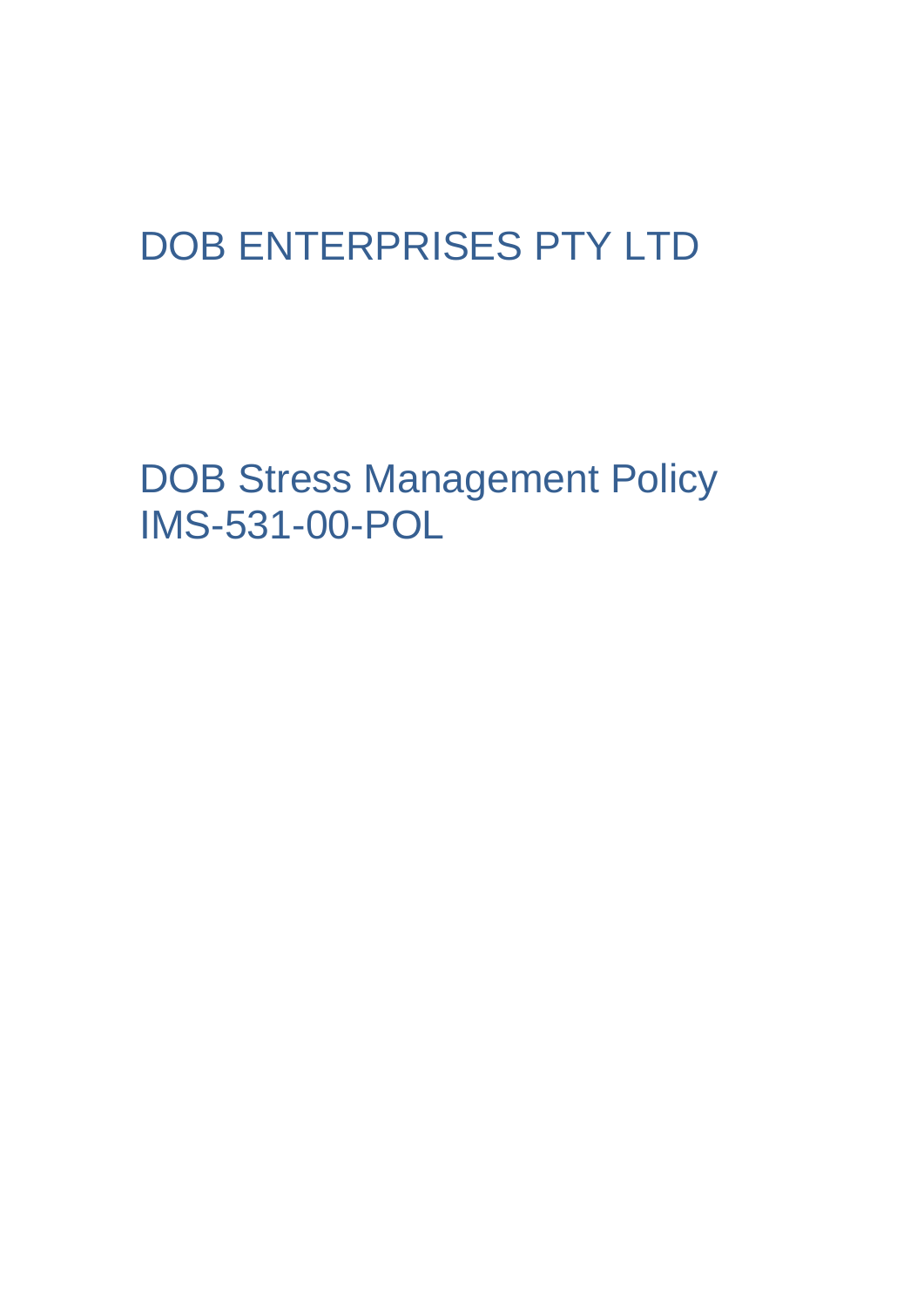# **Revision History**

| <b>Date</b> | <b>Rev</b>     | <b>Modified</b><br><b>By</b> | <b>Changes Made,</b><br><b>Review History</b> | <b>Reviewed</b><br>by | <b>Approved</b><br>by |
|-------------|----------------|------------------------------|-----------------------------------------------|-----------------------|-----------------------|
| 19.02.19    | $\overline{0}$ | Sunette<br>Opperman          | Creation                                      | <b>S</b> Rupert       | <b>S</b> Rupert       |
|             |                |                              |                                               |                       |                       |
|             |                |                              |                                               |                       |                       |
|             |                |                              |                                               |                       |                       |
|             |                |                              |                                               |                       |                       |
|             |                |                              |                                               |                       |                       |
|             |                |                              |                                               |                       |                       |
|             |                |                              |                                               |                       |                       |
|             |                |                              |                                               |                       |                       |

| mbc <sup>-</sup>                                                        | DOB ENTERPRISES PTY LTD<br>ABN 20112 866001                                                   | Revision    | 0               | Date | 19.02.19 |  |
|-------------------------------------------------------------------------|-----------------------------------------------------------------------------------------------|-------------|-----------------|------|----------|--|
| <b>Icloour hire</b><br>mbc`<br>Imbc<br>m <sub>k</sub><br>sursing agency | Level 1 49 Horton Street<br>Port Macquarie NSW 2444<br>Ph: 1 300 854 622<br>Fax: 02 6583 8468 | Document No | IMS -531-00-POL | Page |          |  |
| Page 2 of 3<br>UNCONTROLLED WHEN PRINTED OR DOWNLOADED                  |                                                                                               |             |                 |      |          |  |